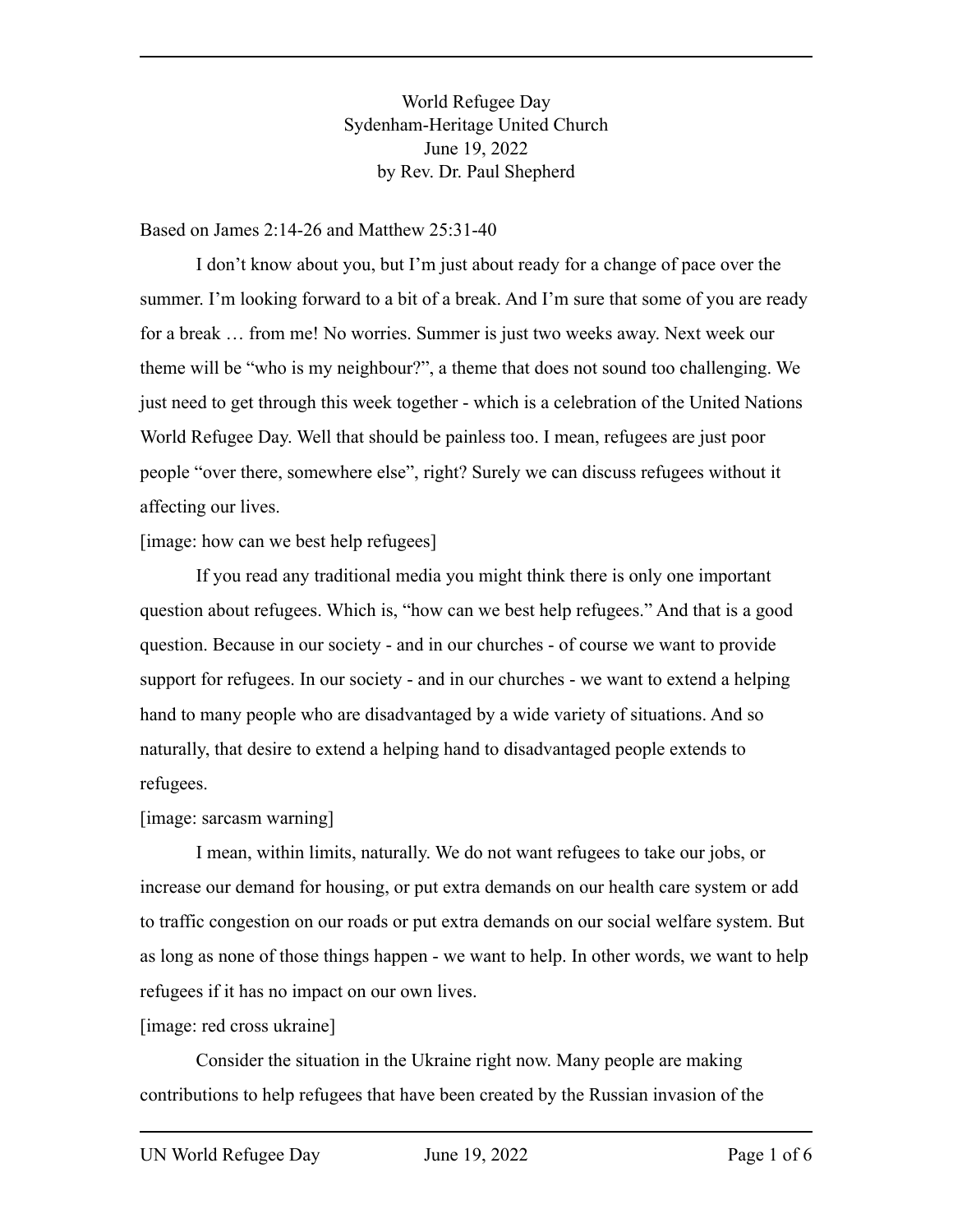Ukraine. I see many Ukrainian flags all over the city, on cars, etc. There are many visible and invisible signs that we - as a society and as a church - are supporting Ukrainian refugees these days. And that is good.

But that is not enough. We cannot stop the conversation there. Because just helping refugees is like looking at only one side of a coin.

[image: romero with quote]

Oscar Romero, who was the Archbishop of San Salvador said, "A church that does not provoke any crisis, a gospel that does not unsettle, a word of God that does not get under anyone's skin, a word of God that doesn't touch the real sin of the society in which it is being proclaimed - what gospel is that?" And you came here expecting to hear the gospel, right? So obviously I have to unsettle you and get under your skin. Fortunately, that fits in perfectly with the theme of refugees. We just need to look at both sides of the coin.

[image: 1 question about refugees]

Because I believe there are actually two important questions we need to ask about refugees. The second question we also need to ask is

[image: 2 questions about refugees]

how can we stop creating so many new refugees every single day.

As a society - and as a church - we are comfortable with the first question. But as a society - and a church - we avoid the second question like the plague. Because the second question invites us to actually reflect on what causes refugees to exist in the first place. And some of it - spoiler alert - is our fault as Canadians.

Here is how I look at it. Our current refugees crisis is not a problem. Our current refugee crisis is actually a symptom of other problems. And that gospel to which Romero refers requires that we deal with problems, and not just put bandages on symptoms. [image: romero with quote]

To quote Oscar Romero again, "When the church hears the cry of the oppressed it cannot but denounce the social structures that give rise to and perpetuate the misery from which the cry arises." But I disagree with Romero on this point. Because the church has often aligned itself with the people who perpetuate the misery. I share Romero's vision.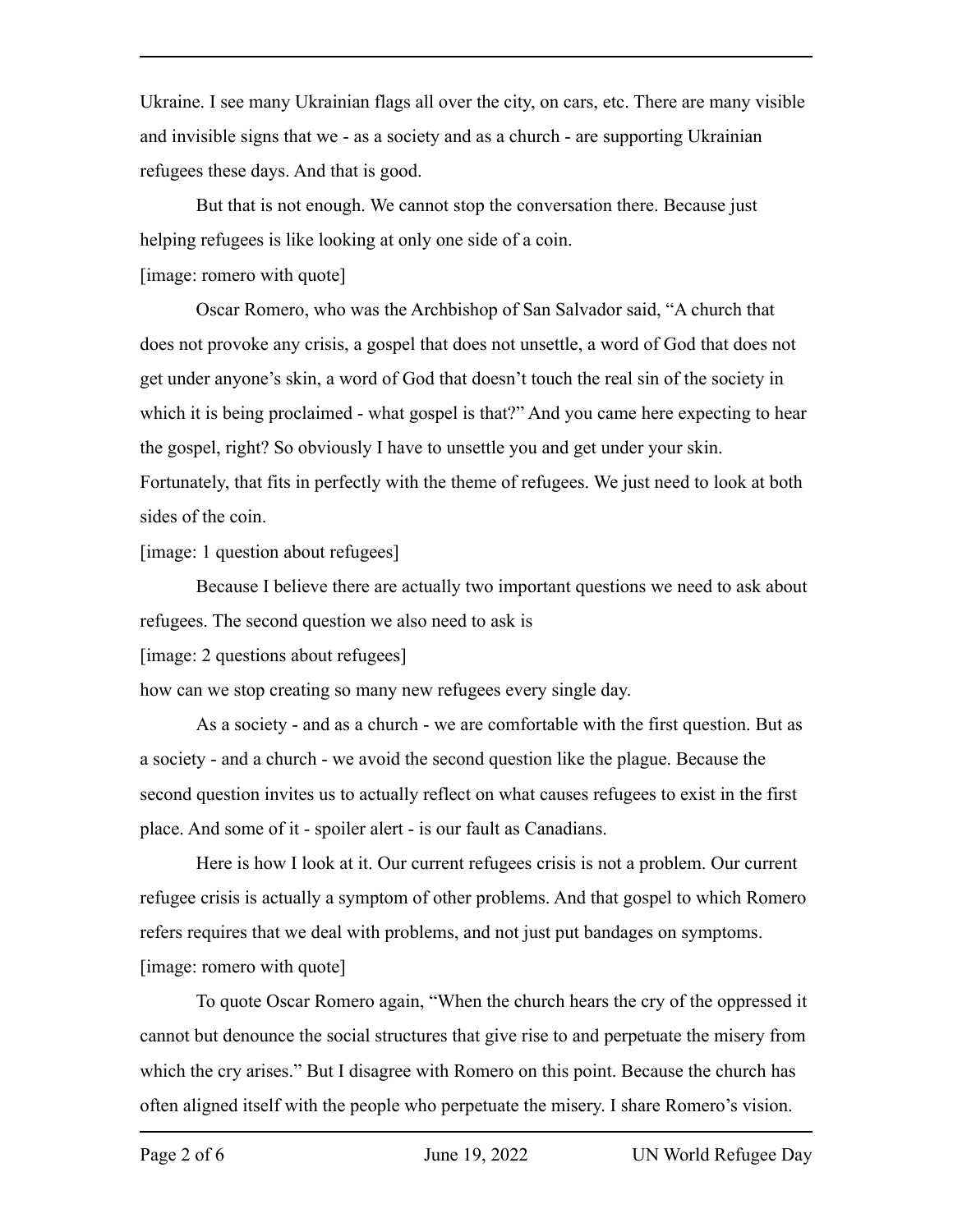Just not his reality. As Yvonne mentioned a couple of weeks ago, the General Council of the United Church of Canada is pushing a new motto, "deep spirituality, bold discipleship, and daring justice". Discussing the real causes of global refugees qualifies for at least 2 if not all 3 of those aspirations. And it is supported by our scripture readings today. James tells us that faith requires both thought and action. And Matthew tells us that those who are blessed by God are those who feed, clothe, and take care of disadvantaged people. Those two texts speak to both sides of the coin around the refugee crisis.

Oscar Romero spoke to that in very concrete terms. And he was murdered more than 40 years ago - while leading mass during a worship service. There are a variety of translations but today I will go with "When I feed poor people they call me a saint. But when I ask why are these people poor, they call me a communist".

[image: when I feed people they call me a saint]

Or in today's language. "When I provide aid to refugees, they call me a saint. But when I ask, why are these people refugees, they call me a …."

[image: UN refugee agency]

<span id="page-2-1"></span>I suppose we need to be clear about what a refugee is. According to the UN Refugee Agency, "Refugees are people who have fled war, violence, conflict or persecution and have crossed an international border to find safety in another country.["1](#page-2-0) By that definition, there are approximately 27 million refugees today. But many of the struggles faced by refugees apply to people who have been forcibly displaced but have not traveled out of their home country. These people are called "Internally Displaced People". The total number of displaced people was over 89 million in 2021. That is over 1% of the global population.

So what forces people to be displaced? War is the number one factor. Of course, if the war is caused by the West, it is called a conflict, but it comes to the same thing for the victims. Climate Change is starting to become a more common cause of refugees. But many countries - including Canada - do not yet list that as a legitimate criteria for refugee status. Other factors that creates refugees include persecution for many reasons (religion, ethnicity, sexuality, etc), poverty, and hunger. But war is the number one generator of

<span id="page-2-0"></span>https://www.unhcr.org/en-in/what-is-a-refugee.html [1](#page-2-1)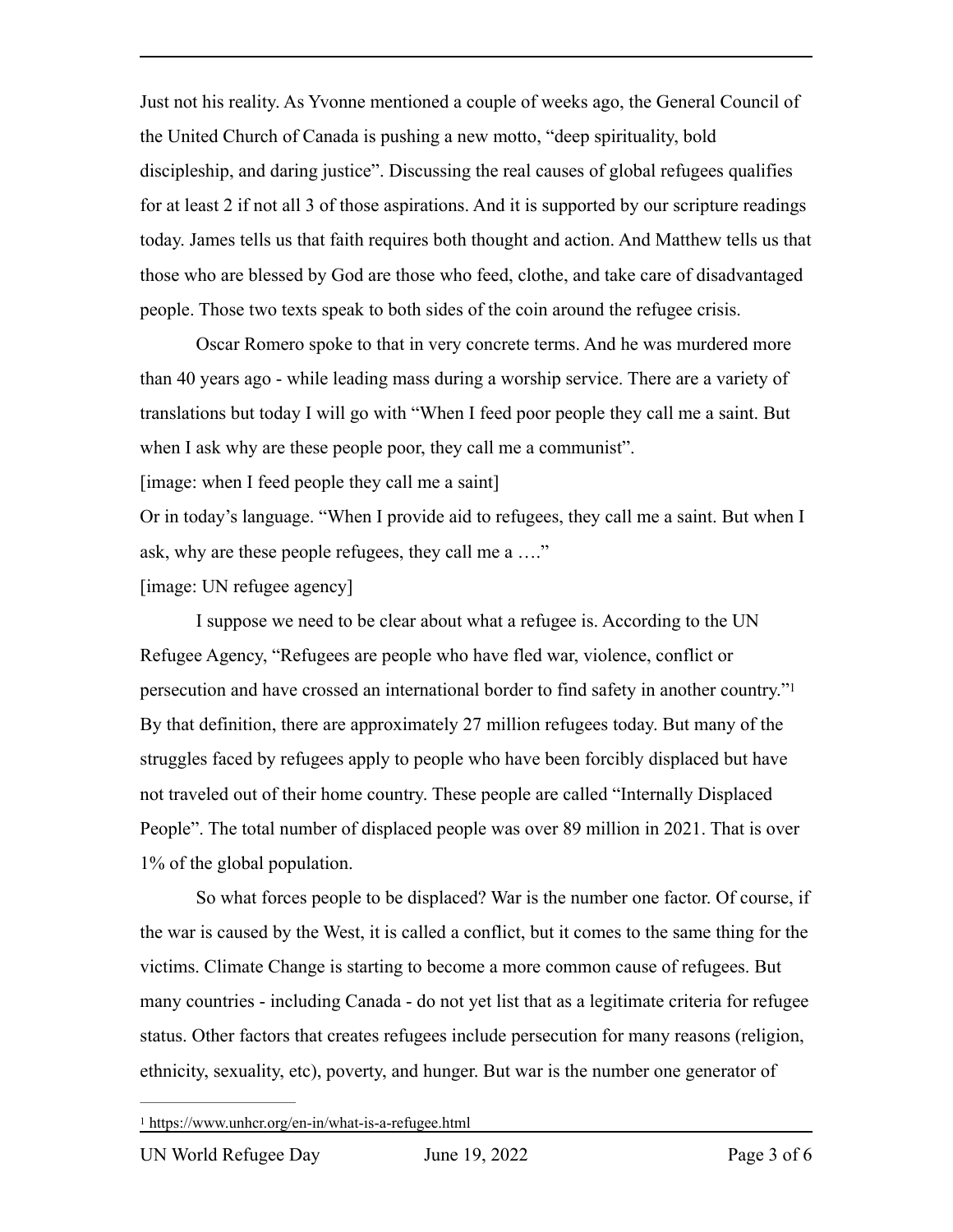refugees.

One complication is that wars happen in different ways. The obvious way to wage war is with guns and tanks, and we see with the Russian invasion of the Ukraine. But there are other ways to wage war that are just as destructive but far less visible. This has long been known. In 1826 John Adams famously said

[image: john adams]

"There are two ways to conquer and enslave a country. One is by the sword. The other is by debt." Right now people are very upset with Russia because of their military invasion. And rightly so. But we should be just as upset by the many people that the West kills and displaces using economic warfare, and in particular the weapon called debt. The main vehicle for this is the International Monetary Fund, which is essentially an extension of American and British banks.

Consider this report by John Pilger from 1991. [image: [https://www.youtube.com/watch?v=WYCH1Ylncxc\]](https://www.youtube.com/watch?v=WYCH1Ylncxc) [image: child 4]

The death toll to date in the Ukraine is something like 4,5000 civilians. The International Monetary Fund kills that many people every single week using a financial weapon called "structural adjustments". Structural adjustments are restrictions that the International Monetary Fund imposes on poor countries. These restrictions take power away from poor people - mainly in the Global South - in order to increase profits of corporations which are in the Global North. This has been going on for decades and has hugely contributed to the displacement, murder, and suicide of many people.

Refugees do not care whether they are refugees for military reasons or for economic reasons. They have been displaced, often separated from their families, their lives ruined. We - as Christians - need to care about all people displaced by war including both military wars and economic wars.

I realize that some of you expect me to criticize Russia more. And I am critical of the Russian invasion of the Ukraine. But you don't need to hear about that from me. Anti-Russian sentiments dominate our media today. Which is why today I am lifting up how the economic wars of the Western world - which includes Canada - is just as evil as what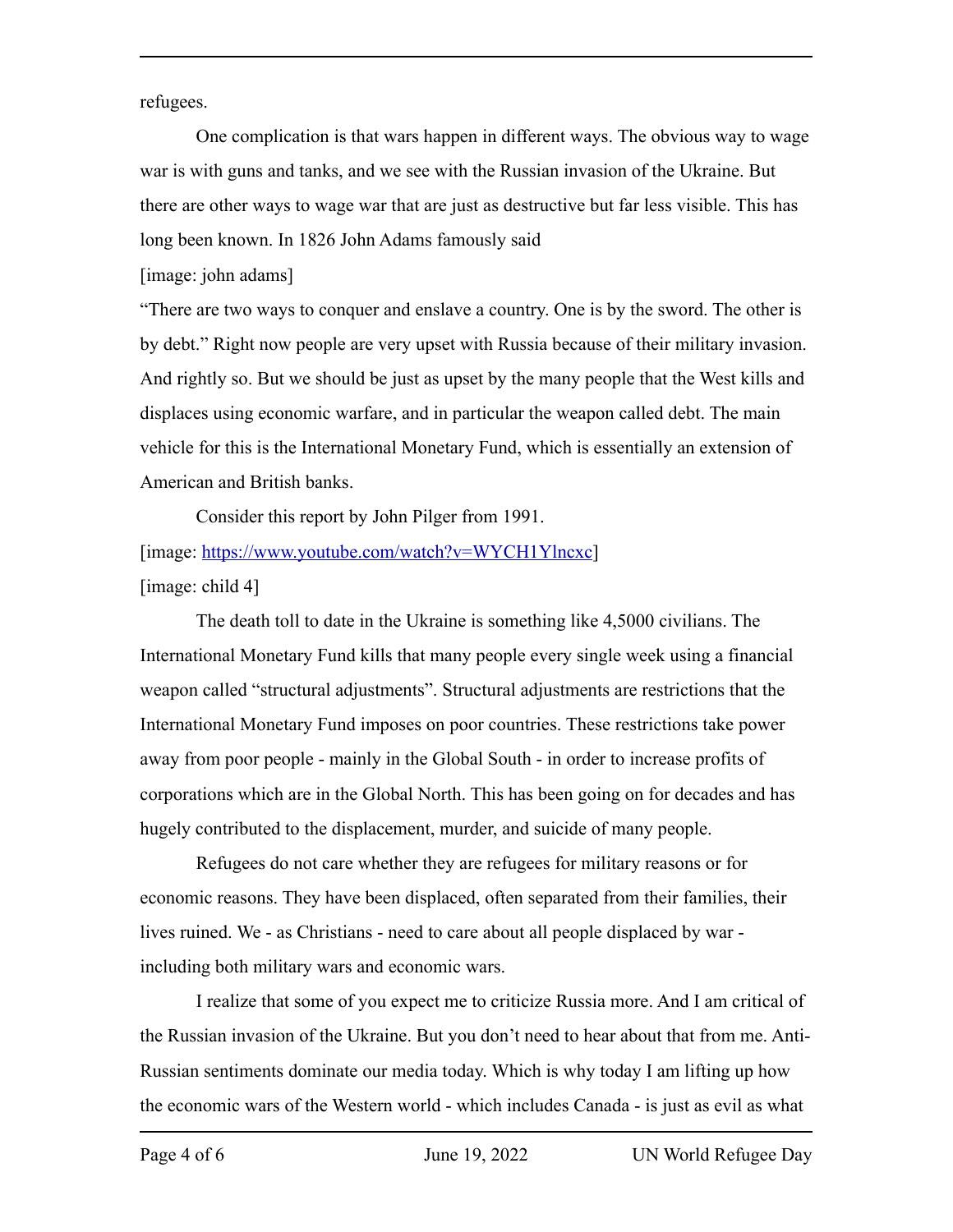Russia is doing. If we want to care about refugees, we should care about all of them, not just the refugees created by countries that we do not like. Our media turns a blind eye to injustices that are performed by western nations while they criticize Russia. We need to do better than that.

In fact, global surveys say that the US is the main barrier to peace in the world today. Here is a clip from Noam Chomsky:

[image: Noam Chomsky (2 mins)<https://youtu.be/P2lsEVlqts0?t=527>]

[image: child 5]

One of the strangest accusations in our media is that Russia has manipulated our elections. But consider this:

[image: Democracy Now (2 mins) US interferes in foreign elections [https://](https://www.youtube.com/watch?v=f9Q19QJpJ4s) [www.youtube.com/watch?v=f9Q19QJpJ4s\]](https://www.youtube.com/watch?v=f9Q19QJpJ4s)

[image: 2]

The US has interfered with MANY democratic elections around the world. They even go so far as to stage coups against leaders who are not pro-US enough. Consider this:

[image: Democracy now (2 mins) US overthrows democracies [https://youtu.be/](https://youtu.be/f9Q19QJpJ4s?t=194) [f9Q19QJpJ4s?t=194\]](https://youtu.be/f9Q19QJpJ4s?t=194)

[image: child 3]

And this all feeds into how we might be able to answer our second question about refugees. Which is … how do we stop creating so many refugees every day. And part of the answer is yes, to push back against Russia and other countries that use military muscle to displace people. But the other part of the answer is to push back against Western powers and corporations that use financial muscle to displace people. We need to stop subsidizing the corporations that create refugees as simply part of their operations.

I will finish this sermon next week. And we will discuss "who is our neighbour". But during the coming week I would love to hear from all of you. I would love to know what you think about all this? Do we actually want to help refugees today? And do we actually want to fight against the forces that create more refugees every day? If you think my ideas are out of date or misguided, please tell me that too. I want to know what you